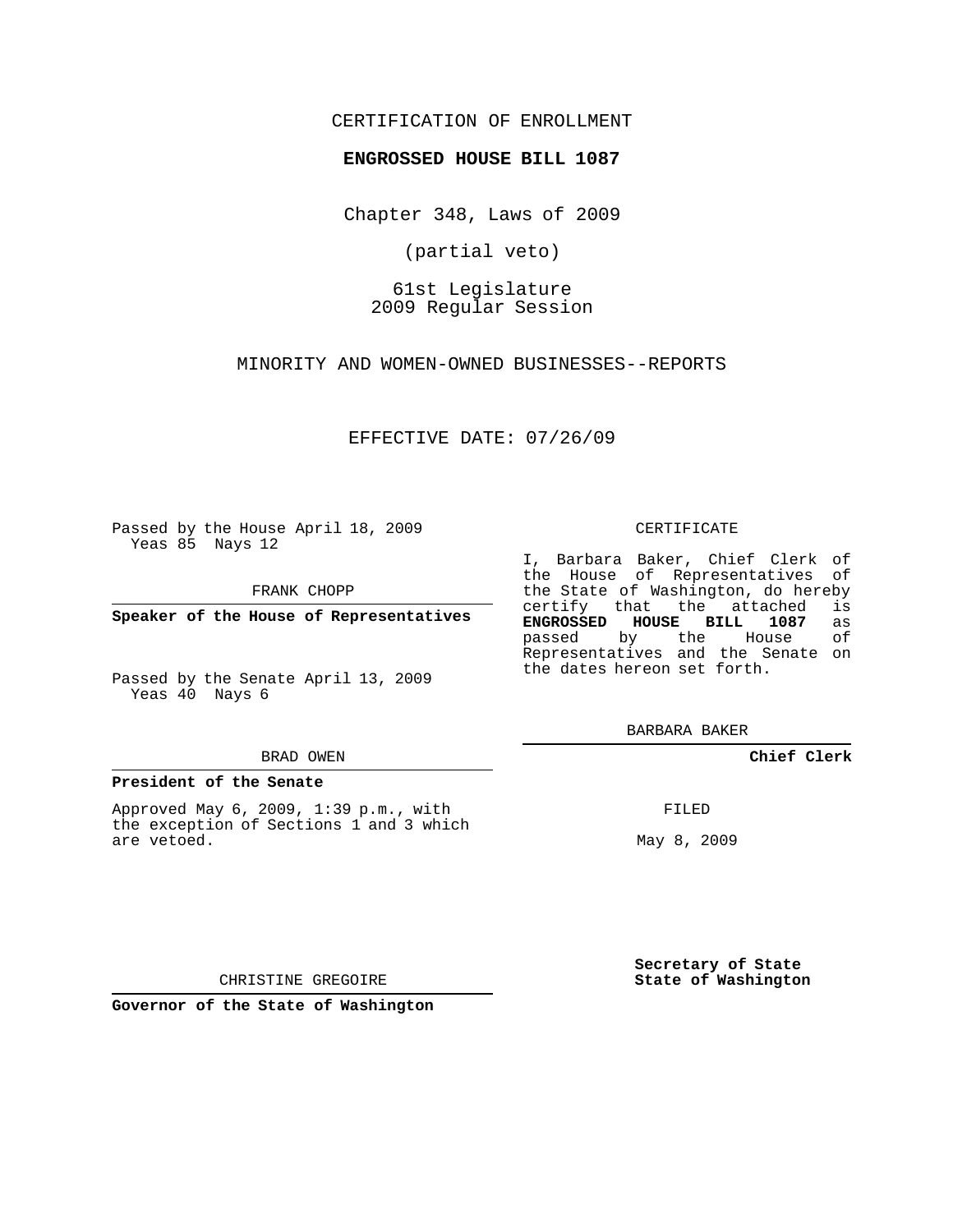# **ENGROSSED HOUSE BILL 1087** \_\_\_\_\_\_\_\_\_\_\_\_\_\_\_\_\_\_\_\_\_\_\_\_\_\_\_\_\_\_\_\_\_\_\_\_\_\_\_\_\_\_\_\_\_

\_\_\_\_\_\_\_\_\_\_\_\_\_\_\_\_\_\_\_\_\_\_\_\_\_\_\_\_\_\_\_\_\_\_\_\_\_\_\_\_\_\_\_\_\_

### AS AMENDED BY THE SENATE

Passed Legislature - 2009 Regular Session

## **State of Washington 61st Legislature 2009 Regular Session**

**By** Representatives Kenney, Pettigrew, Hasegawa, Darneille, Chase, Nelson, Sullivan, Dickerson, Hudgins, White, and Upthegrove

Prefiled 01/08/09. Read first time 01/12/09. Referred to Committee on Community & Economic Development & Trade.

 AN ACT Relating to improving the effectiveness of the office of minority and women's business enterprises; amending RCW 39.19.041; and adding new sections to chapter 43.41 RCW.

BE IT ENACTED BY THE LEGISLATURE OF THE STATE OF WASHINGTON:

 *\*NEW SECTION. Sec. 1. A new section is added to chapter 43.41 RCW to read as follows:*

 *(1) The office shall, in consultation with the office of minority and women's business enterprises and any advisory committee, develop a strategic plan to improve the effectiveness of all state agencies in carrying out the purposes of chapter 39.19 RCW, including assisting small minority and women's business enterprises in competing for and receiving state contracts and otherwise succeeding in this state. The plan must be updated at least annually and must include timelines and, at a minimum, strategies to:*

 *(a) Facilitate communication with and among minority and women's business enterprises on contracting with the state, including providing for a central depository of information accessible to small businesses and to individual contracting agencies and officers;*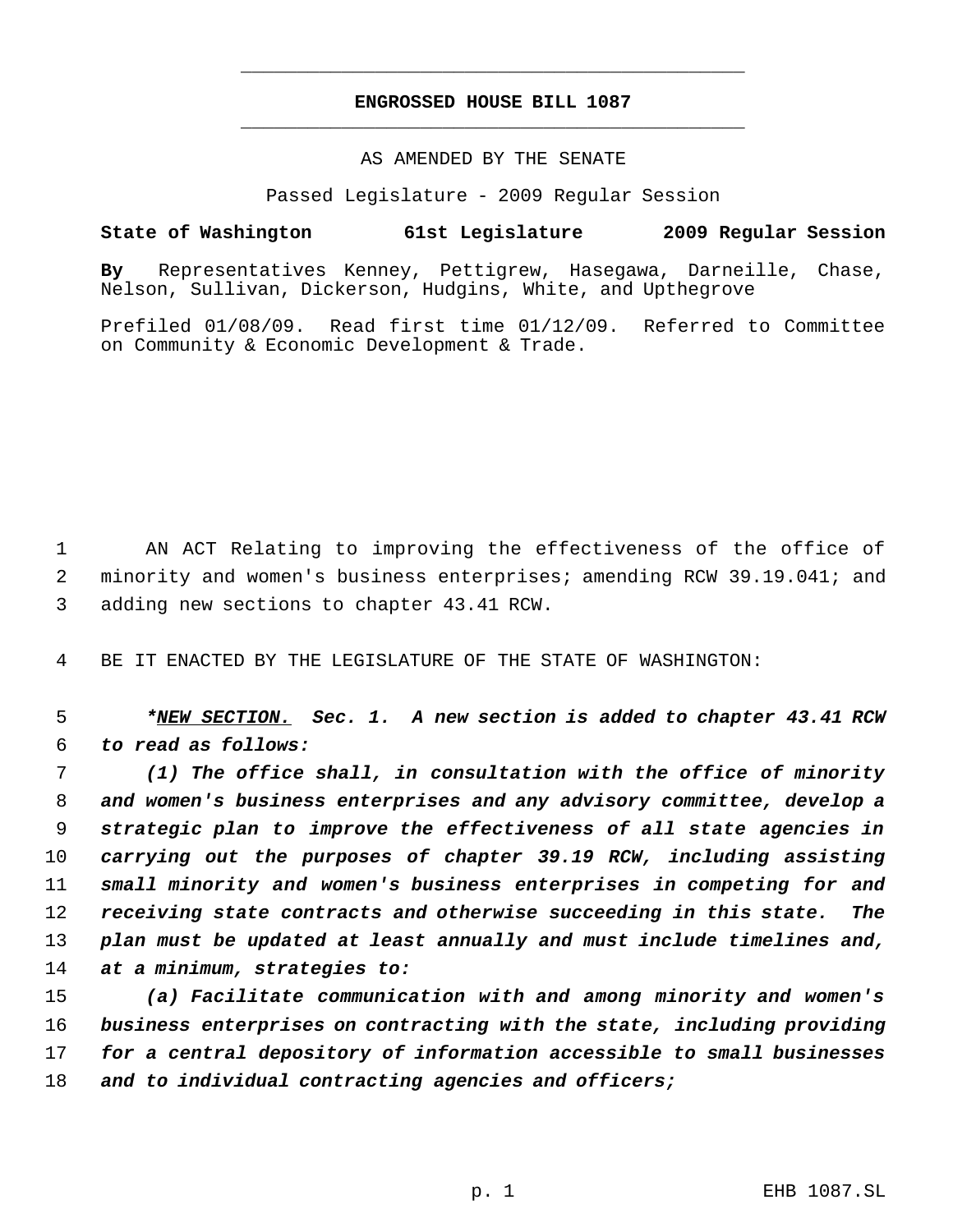*(b) Increase the effectiveness of existing outreach from the office of minority and women's business enterprises to small businesses, including publicizing the value of certification under chapter 39.19 RCW, and increase outreach by individual agencies;*

 *(c) Streamline the statewide certification process under chapter 39.19 RCW;*

 *(d) Focus technical assistance to small businesses and certified firms;*

 *(e) Provide an effective training program to contracting officers at all state agencies on the certification process in chapter 39.19 RCW and ways to increase the role of minority and women-owned businesses in state contracting;*

 *(f) Address barriers to inclusion of certified firms in the state procurement process;*

 *(g) Increase selection of firms certified under chapter 39.19 RCW as prime contractors and subcontractors in contracts awarded by state agencies and educational institutions; and*

 *(h) Develop accountability measures to use in reporting progress by state agencies and educational institutions in achieving the purposes of this chapter.*

 *(2) The office must report on the strategic plan and its assessment of progress to the governor and the appropriate committees of the legislature, with a preliminary report by September 1, 2009, and annual reports beginning December 1, 2009. The report must include relevant fiscal information. \*Sec. 1 was vetoed. See message at end of chapter.*

 NEW SECTION. **Sec. 2.** A new section is added to chapter 43.41 RCW to read as follows:

 (1) For the purpose of annual reporting on progress required by section 1 of this act, each state agency and educational institution shall submit data to the office and the office of minority and women's business enterprises on the participation by qualified minority and women-owned and controlled businesses in the agency's or institution's contracts and other related information requested by the director. The director of the office of minority and women's business enterprises shall determine the content and format of the data and the reporting schedule, which must be at least annually.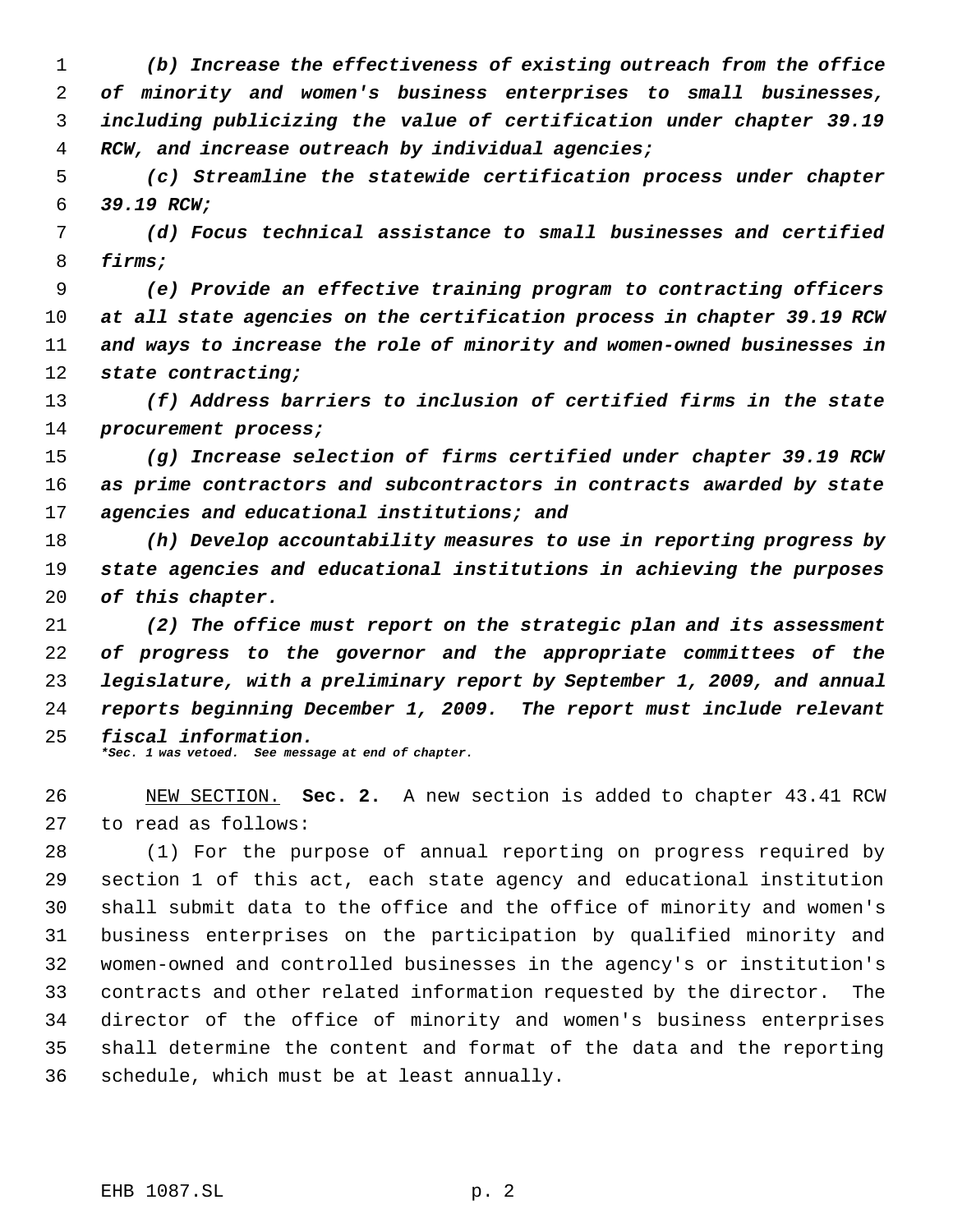(2) The office must develop and maintain a list of contact people at each state agency and educational institution that is able to present to hearings of the appropriate committees of the legislature its progress in carrying out the purposes of chapter 39.19 RCW.

 5 (3) The office must submit a report aggregating the data received 6 from each state agency and educational institution to the legislature 7 and the governor.

 8 *\*Sec. 3. RCW 39.19.041 and 1995 c 269 s 1302 are each amended to* 9 *read as follows:*

 *(1) The director may establish ((ad hoc advisory committees, as necessary,)) advisory committees on various aspects of minority and women's business enterprises on an ad hoc basis to assist in the development of policies to carry out the purposes of this chapter and to provide the director with policy advice on current issues.*

15 *(2) The advisory committees may meet as often as necessary.*

16 *(3) Advisory committee membership:*

17 *(a) Must be as diverse and representative as possible of businesses* 18 *certified under this chapter unless such a requirement would reduce the* 19 *number of members with relevant knowledge and experience;*

- 20 *(b) Should include organizations that represent minority and women-*
- 21 *owned businesses;*

22 *(c) Should reflect statewide geographic distribution of small* 23 *businesses; and*

24 *(d) May include nonvoting representatives of state and local*

25 *government.*

*\*Sec. 3 was vetoed. See message at end of chapter.*

Passed by the House April 18, 2009.

Passed by the Senate April 13, 2009.

Approved by the Governor May 6, 2009, with the exception of certain items that were vetoed.

Filed in Office of Secretary of State May 8, 2009.

Note: Governor's explanation of partial veto is as follows:

"I have approved, except for Sections 1 and 3, Engrossed House Bill 1087 entitled:

"AN ACT Relating to improving the effectiveness of the office of minority and women's business enterprises."

Engrossed House Bill 1087 requires the Office of Financial Management (OFM), in consultation with the Office of Minority and Women's Business Enterprises (OMWBE), to develop a strategic plan to improve the effectiveness of all state agencies in carrying out the purposes of Chapter 39.19 RCW.

I agree with the intended purpose of this bill, which is to provide for increased participation by minority and women-owned and